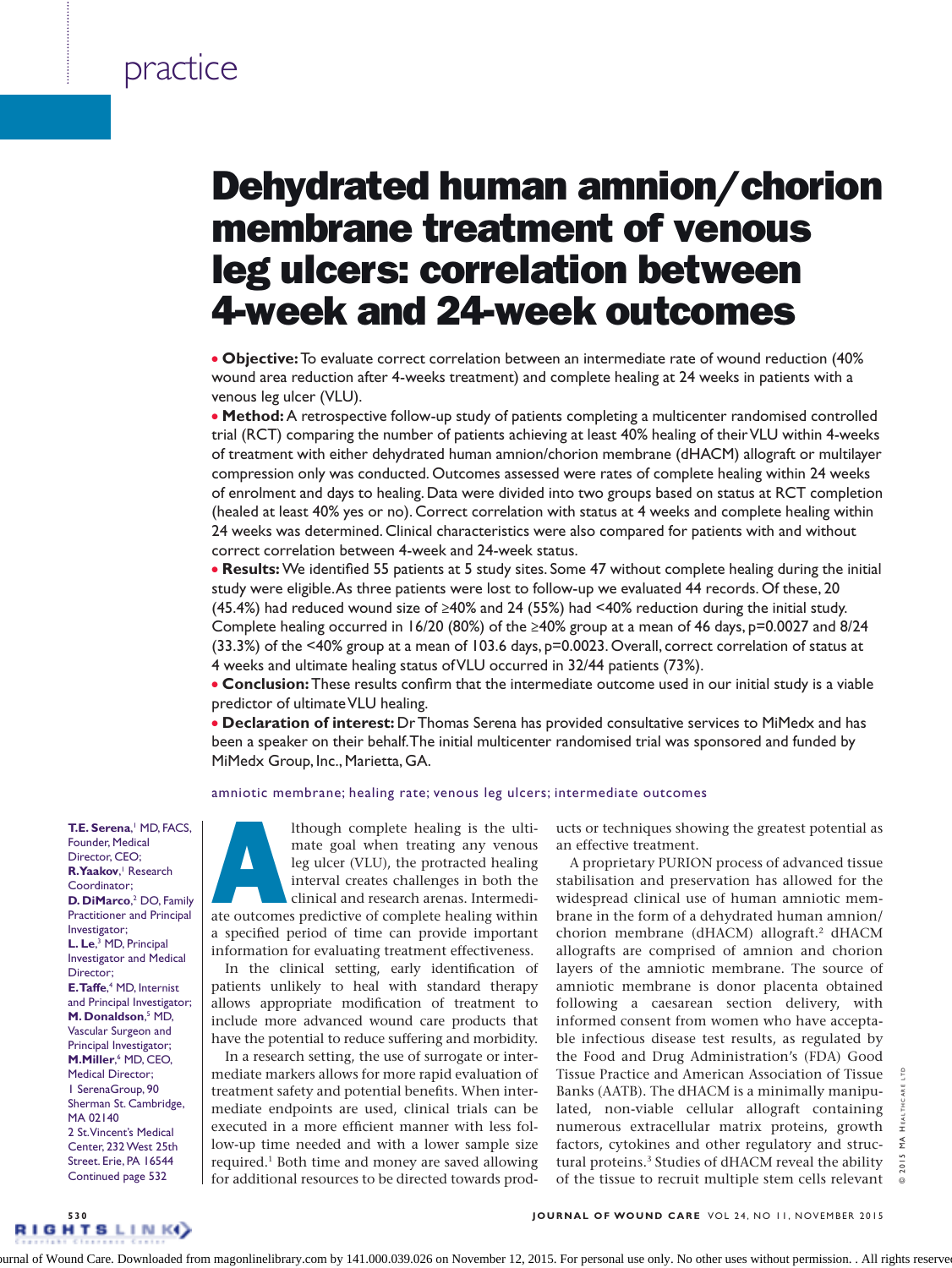3 Wound Center, St John Medical Center, 4812 S. 109th E. Ave. Tulsa, OK 74146 4 Allegheny General Hospital, 320 East North Ave. Pittsburgh, PA 15212 5 Metrowest Medical Center, 115 Lincoln St. Framingham, MA 01702 6 Miller Care Group, 8355 Rockville Rd, Suite 120 Indianapolis, IN 46234

Email: serena@ serenagroups.com to wound repair and regeneration.<sup>4-6</sup> The clinical and cost-effectiveness of dHACM has been established in randomised studies as a treatment for lower extremity ulcers in patients with diabetes.<sup>7-9</sup> Moreover, published case studies and case series have also suggested its use in a variety of other wound types.<sup>10-12</sup>

Relevant to both patient care and clinical research, it has been demonstrated that the % change in wound area of a VLU at the fourth week of care can serve as an important intermediate marker predictive of complete wound healing after 24 weeks of care. $1,13-15$  Reduction of a VLU by approximately 40% over the first 4 weeks of treatment has been shown to correlate over 68% of the time with complete healing at 24 weeks.<sup>1</sup> Recently, a multicentre randomised trial was conducted to evaluate the efficacy of dHACM allograft (EpiFix, MiMedx Group, Marietta, GA) as a treatment for chronic VLU. The primary study outcome was an intermediate endpoint of the proportion of patients achieving at least 40% wound closure at 4 weeks.16 VLUs treated with dHACM showed a significant improvement in healing at 4 weeks compared to multilayer compression therapy (Coban2, 3M St. Paul, MN) alone. After 4 weeks, 62% of wounds treated with dHACM and 32% of controls had >40% wound closure (p=0.005).

The purpose of the present study is to evaluate if the 4-week study outcome correctly correlated with rates of complete healing within 24 weeks.

#### **Methods**

We conducted a retrospective evaluation of data from patients enrolled in an institutional review board (IRB) approved multicentre randomised clinical trial (RCT), which evaluated the use of dHACM for the treatment of VLU.16 All patients provided signed consent and agreed to the publication of case histories, results of treatment, laboratory and pathological data, and photographs of wounds for scientific purposes. Included in the study were patients

### **Fig 1. Complete healing within 24 weeks. Patients with complete wound healing at 24 weeks according to level of wound reduction at 4 weeks (≥40% reduction or <40% wound reduction, p=0.0027)**



presenting for treatment of a VLU extending through the full-thickness of the skin but not down to muscle, tendon or bone, age 18 or older, with an ankle-brachial pressure index (ABPI) of >0.75. The VLU had to be 2–20cm2 in size and present for at least one month. During the screening and run-in period all VLUs were treated with multilayer compression for at least 14 days and only those with <20% healing during that period advanced to randomisation. Within the 4-week study period, patients were randomised to receive one or two applications (day 0 and/or day 14) of dHACM allograft in addition to continuation of multilayer compression, or multilayer compression alone. In the RCT, the primary study outcome was the proportion of patients achieving at least 40% wound closure at 4 weeks. Full inclusion and exclusion criteria, study procedures and study outcomes have been previously reported.16 At conclusion, patients either continued to receive care at their respective study site or sought treatment elsewhere.

Of the study sites, five agreed to participate in the follow-up phase. Data on those patients who did not heal completely during the initial 4-week study period and continued to receive treatment were eligible. Chart reviews were conducted by the study coordinators at each site to determine if complete healing occurred within 24 weeks of initial study enrolment and date of healing. We sought to determine the relationship of the patients healing status at week 4, compared to their healing status at week 24. In the original study, outcomes were dichotomised into two groups at week 4: those with wound area reduction of ≥40%, and those whose wounds had not reduced by at least 40%. If patients with ≥40% wound reduction at 4 weeks were completely healed by week 24, we determined that their healing status at week 4 correctly correlated with complete healing within 24 weeks. If patients with <40% wound reduction at week 4 were not completely healed by week 24, we determined that their failure to heal by at least 40% at week 4 correctly correlated with failure to heal within 24 weeks. Time to healing for those healed was also examined, and a comparison of clinical characteristics for those with and without correct correlation of 4-week and 24-week outcomes was performed.

#### **Statistical analysis**

GraphPad InStat 3 was used to perform statistical testing. Rates of complete healing were compared using Fisher's exact test and time to healing compared using an unpaired t-test. Clinical characteristics were compared between those with and without correct correlation using parametric (Fisher's exact test, Student's t-test) and non-parametric (Mann-Whitney U) statistics as appropriate, with  $p<0.05$ considered statistically significant.

© 2015 MA HEALTHCARE LTD ARE Ĕ  $\stackrel{\triangle}{\Sigma}$  $2015$  $\odot$ 

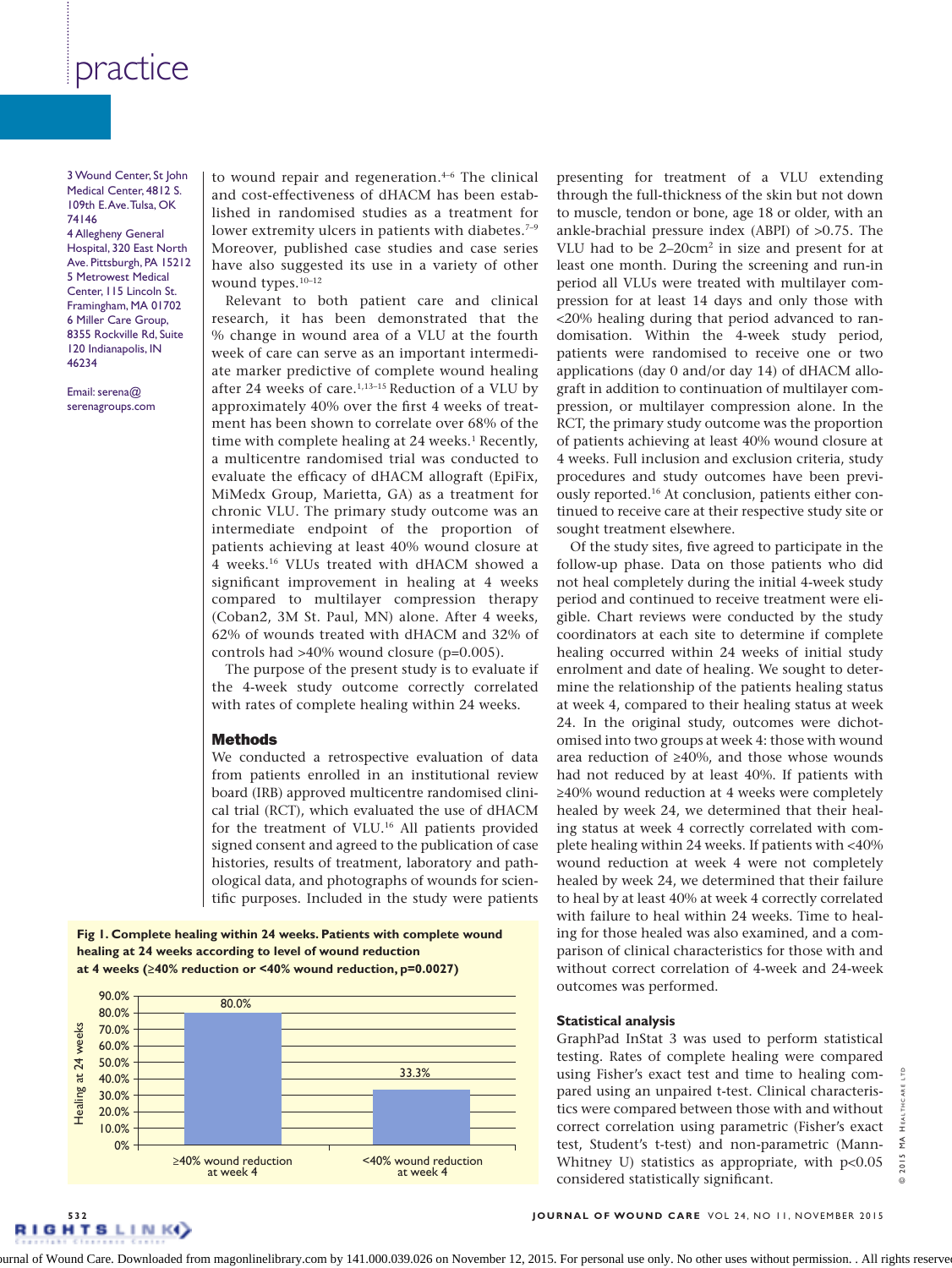### **Results**

There were 55 patients who participated and completed the initial 4-week study period. Of these, eight were excluded (six from the dHACM group and two from the multilayer compression only group) due to achieving complete healing during the initial 4 week trial, leaving 47 eligible for follow-up. After the initial study three patients discontinued care at the study site, leaving 44 evaluable records. Wound size reduction of ≥40% was seen in 20 patients (45.5%) and 24 (54.5%) had <40% reduction during the initial study. The dichotomous outcome of wound reduction of at least 40% by treatment week 4 was predictive of healed or unhealed status at week 24 in 32 of 44 patients studied (72.7%).

At 24 weeks, complete healing had occurred in 24 of the 44 patients (54.5%). Wound with reduction of ≥40% within the first 4 weeks of treatment were more likely to be completely healed within 24 weeks 16/20 (80%), compared with those that had <40% healing the first 4 weeks 8/24 (33%; p=0.0027; Fig 1). For patients that experienced complete healing within 24 weeks, time to healing was significantly faster for patients that experienced ≥40% healing within the first 4 weeks of treatment at  $46 \pm 35.1$  days versus  $103.6 \pm 44.9$ days for patients with <40% healing after 4 weeks (p=0.0023; Fig 2).

A comparison of clinical characteristics for those with and without correct correlation between the 4-week intermediate outcome and wound healing status at 24 weeks is presented in Table 1. No difference was observed for those with or without correct correlation for age, gender, race, body mass index

**Fig 2. Mean number of days to complete healing according to level of wound reduction at 4 weeks, p=0.0023**



(BMI), duration of wound, or treatment received in the initial study. Interestingly, patients with correct correlation between wound status at 4 and 24 weeks had significantly larger wounds at initiation of the study than those without correct correlation.

#### **Discussion**

Surrogate endpoints that can predict the ultimate outcome of treatment are beneficial for research in new wound healing products, allowing for more rapid evaluation of potentially promising innovations.6,9 In order to quickly evaluate the potential efficacy of using dHACM as a treatment for VLU an intermediate endpoint of ≥40% healing at 4 weeks was used in our previous study.16 The results of the current follow-up study validate the intermediate endpoint used, showing that healing status at 4 weeks correlated correctly with rates of ultimate healing within 24 weeks 72.7% of the time.

Our results are similar to those reported by Gel-

### **Table 1. Comparison of clinical characteristics for patients with and without correct correlation of wound status at 4 weeks and complete healing within 24 weeks**

|                                               | <b>Correct correlation</b><br>with status at 4 weeks<br>$(n=32)$ | Incorrect correlation<br>with status at 4 weeks<br>$(n=12)$ | p-value |
|-----------------------------------------------|------------------------------------------------------------------|-------------------------------------------------------------|---------|
| Age (years)                                   | $62.9 \pm 16.3$                                                  | 63.1 $\pm$ 11.7                                             | 0.97    |
| <b>Male</b>                                   | 17 (39%)                                                         | 3(7%)                                                       | 0.17    |
| Non-caucasian                                 | 4(9%)                                                            | 1(2%)                                                       | 1.00    |
| <b>Body mass index</b>                        | $38.0 \pm 13.4$<br>35.7 (17.3, 80.7)                             | $37.6 \pm 8.9$<br>37.5(26.3, 51.2)                          | 0.78    |
| Duration of wound at RCT<br>enrolment (weeks) | $18.1 \pm 24.3$<br>5.5(1, 96)                                    | $9.0 \pm 7.5$<br>8.0(0.9, 18)                               | 0.35    |
| <b>Wound size at RCT</b><br>enrolment $(cm2)$ | $7.0 \pm 4.8$<br>$5.2$ (2.0, 17.2)                               | $3.8 \pm 1.7$<br>3.4(1.9, 7.6)                              | 0.03    |
| Wound size at end of RCT (cm <sup>2</sup> )   | $5.6 \pm 6.3$<br>4.0(0.1, 24)                                    | $3.1 \pm 1.8$<br>2.8(0.5, 5.4)                              | 0.38    |
| <b>Received dHACM in initial RCT</b>          | 22 (69%)                                                         | 9(75%)                                                      | 1.00    |

Data presented as mean ± standard deviation, median (minimum, maximum), or number (%) as indicated RCT – randomised controlled trial; dHACM – dehydrated human amnion/chorion membrane

s